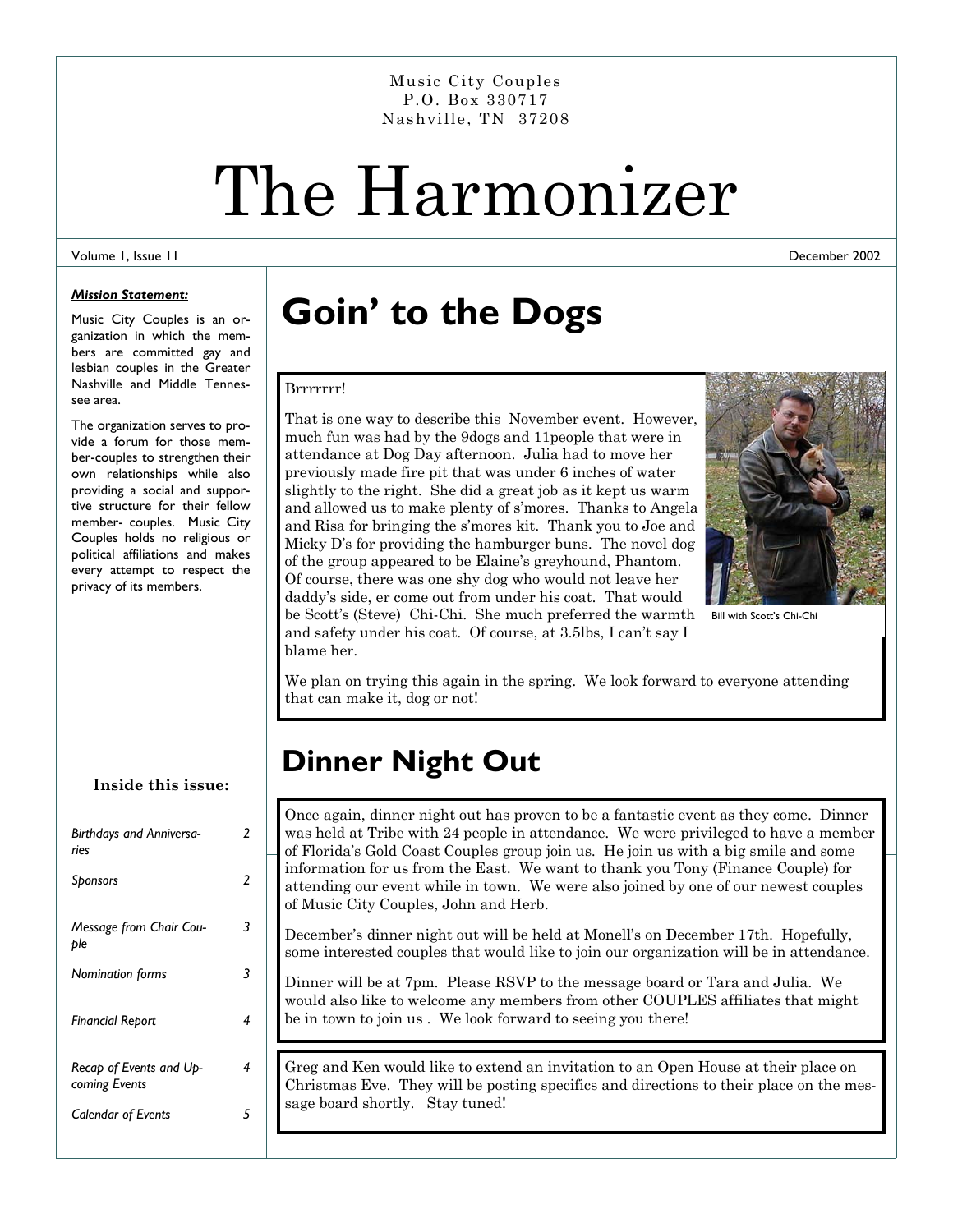### **Recipe of the Month: Apple Crisp**

| <i>Topping:</i>                                                                 |
|---------------------------------------------------------------------------------|
| 15 to 20 apples in a variety of brands, peeled and sliced 2 cups bleached flour |
| 2 cups sugar                                                                    |
| 2 sticks cold margarine                                                         |
|                                                                                 |

Preheat oven to 400 degrees F

Layer sliced apples into an ungreased 13x9 by 2 inch pan. Sprinkle cinnamon and sugar mixture in between each layer. Use enough cinnamon and sugar to cover each layer. Once apples are to the top of the pan, cover with final layer of cinnamon and sugar and then pour either your apple cider or orange juice over the entire mixture.

Mix the 3 toppings ingredients together with a mixer until it is crumbly. Cover the apples with the topping. Bake for 45 minutes. Cool and serve.

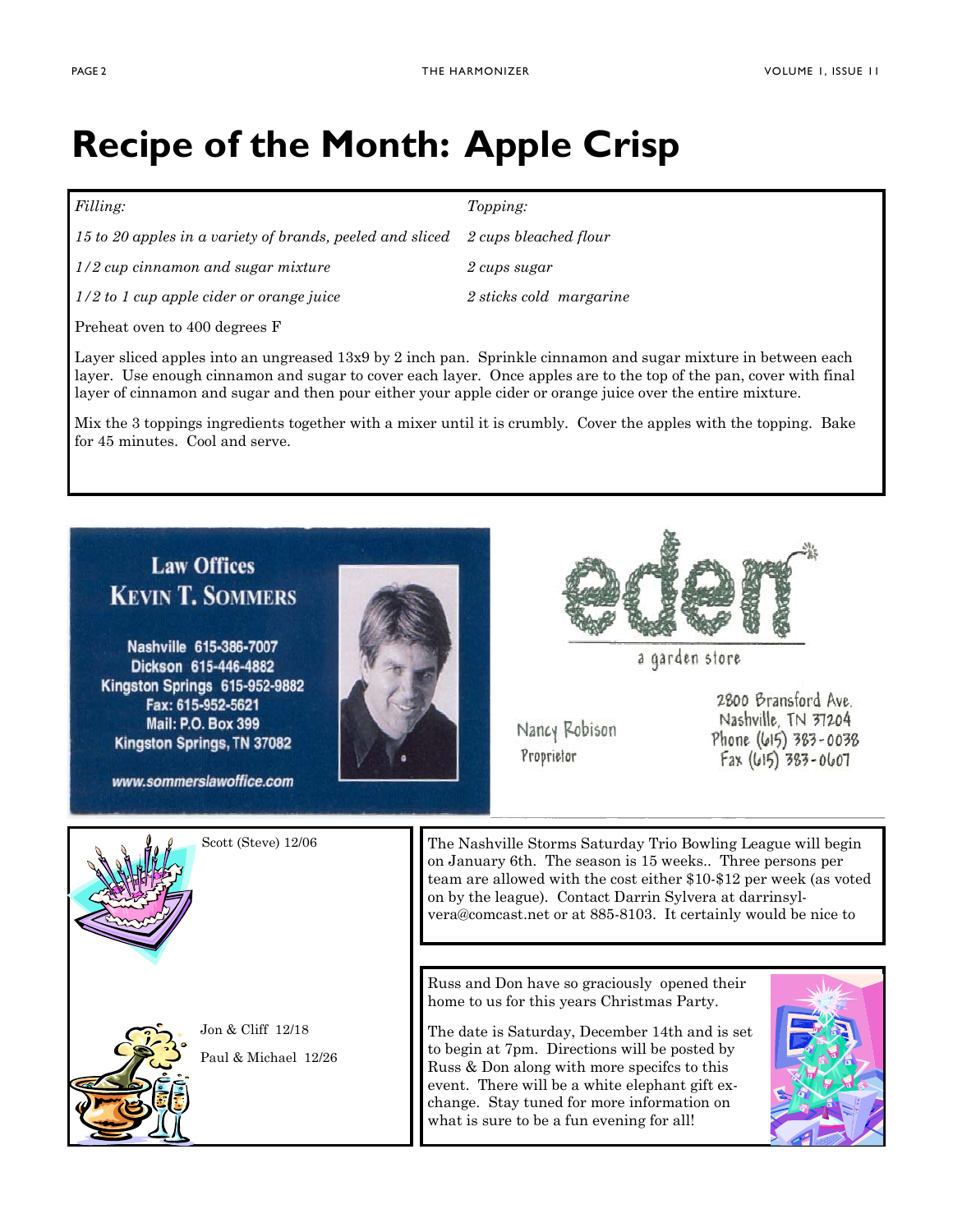### **Message from the Chaircouple**

As the Holidays grow near and the end of the year craziness is upon us, we are also realizing that our time as leaders of this organization is coming to an end. It has been an amazing experience and we both are "stepping down" with mixed emotions. We would like to think of it more as passing the baton. As you can tell by the ballot most of the Operating Board is choosing not to be re-elected. I think I can speak for the rest of the Board in saying, it's **not** because we do not believe in or feel this organization has value. We all have received more from the group than we ever expected. There is no doubt that Music City Couples has a place in Nashville and is needed because of the interest we ave received. Look at the people you each have met through it. As we have often said, G&L couples are often living in a vacuum. Bars don't help, society doesn't support our relationships, and it is difficult to meet other couples to build friendships with. There are amazing, wonderful people in this organization and we want to see the next group of leaders take it to the next level. A different group of leaders, with different ideas, talents, resources and perspectives will move this group in ways yet not thought of. Diversity can mean many things, but we think diversity in leadership of this group has and will continue to help it grow. We often did not agree, but we always respected those different perspectives and turned the variety of views into a strength. We are not leaving the group either. We are planning to be the first to pay our 2003 dues and obviously will help transition the new Operating Board into their new roles. Scott and Steve have a personal interest in seeing this group succeed, grow and reach out to more couples. If you are interested please step up and nominate yourself, call it volunteering if you like. Finally I would like to ask that those of you who will be nominated for positions on the Operating Board please consider it an honor and privilege. Don't decline your nomination without knowing that all of the 2002 Operating Committee found it a very rewarding experience, and we all have made friends for a lifetime be-

Listed is the nomination form for the Couples Operating Board positions for the 2003 calendar year. The continued strength of the organization depends on those willing to step forward and give a small amount of their time. Any member couple interested in one of these positions should feel free to nominate themselves. If there is another prospective couple that you have in mind, please nominate them for any of the positions.

The election of our 2003 officers will take place on Saturday, January 17, 2003. The time and location is yet to be determined. Please submit your nomination as soon as possible. Remember this is your club, and by giving a little bit of yourself can we continue to offer our members the kind of organization we deserve.

Please complete the form and submit it by mailing to Music City Couples, **P.O. Box 330717, Nashville, TN 37208** or you may hand deliver it to any of the Operating Board members.

We hereby nominate the following couples for positions on the Operating Board for 2003 (please print clearly).

#### **Chair Couple Nomination: \_\_\_\_\_\_\_\_\_\_\_\_\_\_\_\_\_\_\_\_\_\_\_\_\_\_\_\_\_\_\_\_\_\_\_\_\_**

"Serve as Chief Executive Officers of the organization, preside at all meetings of the Operating Board and general membership, whose responsibilities are to generally supervise, direct and facilitate the business of Music City Couples." Position currently held by Steve and Scott-They respectfully decline nomination to the Operating Board for 2003.

#### **Vice-Chair Couple Nomination:\_\_\_\_\_\_\_\_\_\_\_\_\_\_\_\_\_\_\_\_\_\_\_\_\_\_\_\_\_\_\_\_\_\_\_**

"Serve as secretaries of the organization maintaining all the minutes and a yearly record of all proceedings and actions, maintain membership roster, and preside at meetings and carry out the duties of the Chair Couple in their absence or in case of vacancy of said office." This is a new position for the Operating Board for 2003.

### **Finance Couple Nomination:\_\_\_\_\_\_\_\_\_\_\_\_\_\_\_\_\_\_\_\_\_\_\_\_\_\_\_\_\_\_\_\_\_\_\_\_\_**

"Serve as the financial officers of the organization, receive, deposit, and disburse all funds while maintaining appropriate financial and fiscal records, comply with the requirements of Couples National Network, present a written and verbal financial statement and a proposed annual budget." Position currently held by Don and Russ-They respectfully decline nomination to the Operating Board for 2003.

### **Media Couple Nomination:\_\_\_\_\_\_\_\_\_\_\_\_\_\_\_\_\_\_\_\_\_\_\_\_\_\_\_\_\_\_\_\_\_\_\_\_\_**

"Prepare, publish, and distribute a monthly newsletter, maintain media communication with the community and the media regarding Music City Couples purposes, activities, and services." Position currently held by Bill and Jerry-They respectfully decline nomination to the Operating Board for 2003.

#### **Events Couple Nomination:\_\_\_\_\_\_\_\_\_\_\_\_\_\_\_\_\_\_\_\_\_\_\_\_\_\_\_\_\_\_\_\_\_\_\_\_\_**

"Plan the program for social events and activities of the organization, coordinate community events, promote and encourage member couples to host events." Position currently held by Julia and Tara-They respectfully decline nomination to the Operating Board for 2003.

### **Member Services Couple:\_\_\_\_\_\_\_\_\_\_\_\_\_\_\_\_\_\_\_\_\_\_\_\_\_\_\_\_\_\_\_\_\_\_\_\_\_\_\_\_\_\_**

"Serve as liaison with new members and prospective members, responsible for mailing new member packets, contact inactive member couples to encourage participation." This is a new position for the Operating Board for 2003.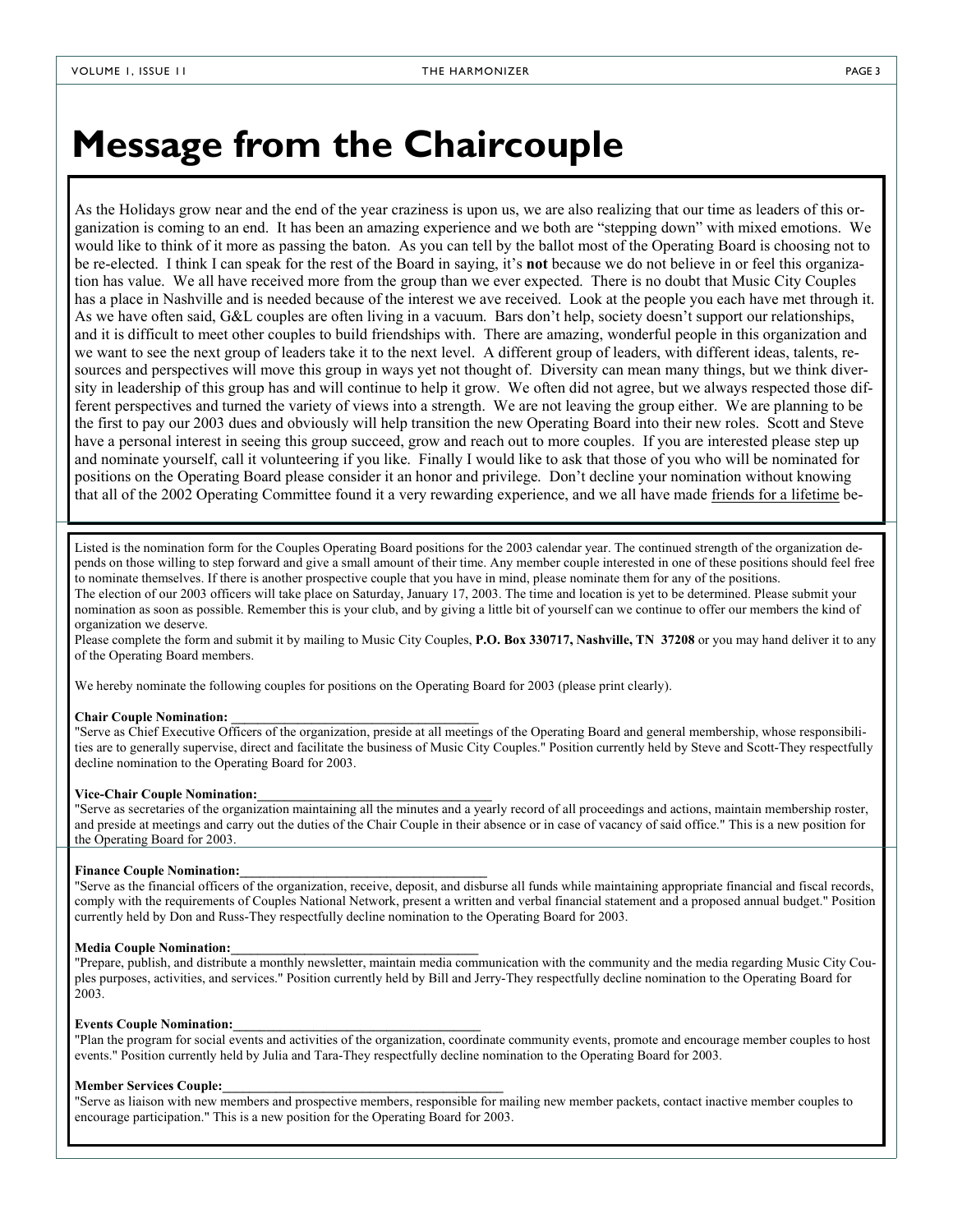## **Financial Report**

| <b>Revenues Year To Date</b>     |          |            |                                        |          |
|----------------------------------|----------|------------|----------------------------------------|----------|
| Membership Dues:                 | \$988.00 |            |                                        |          |
| Couples National Donation        | \$100.00 |            |                                        |          |
| Newsletter Advertising           | \$50.00  |            | <b>Total Membership Dues Collected</b> | \$988    |
| <b>Total Revenue</b>             |          | \$1,138.00 | <b>Total Couples:</b>                  | 28       |
| <b>Expenses Year to Date:</b>    |          |            | <b>Expenses Committed but Unpaid</b>   |          |
| <b>Bank Service Charges</b>      | \$ 77.00 |            | PO Box Annual Rent                     | \$50     |
| Check Charges                    | \$13.00  |            |                                        |          |
| Misc. Pride Expenses             | \$323.41 |            |                                        |          |
| Pride Booth Rent                 | \$120.00 |            |                                        |          |
| Newsletter Printing/Expenses     | \$33.63  |            |                                        |          |
| "Get to Know You" Potluck        | \$136.25 |            |                                        |          |
| Website Hosting & Domain         | \$98.40  |            |                                        |          |
| Misc. Copy Expenses              | \$27.73  |            |                                        |          |
| Couple National Dues             | \$56.00  |            |                                        |          |
| <b>Total Expenses</b>            | \$       | 885.42     | Net Funds after Committed but          |          |
| <b>Net Funds Available</b>       |          | 252.58     | <b>Unpaid Expenses</b>                 | \$202.58 |
| <b>Membership Dues Collected</b> |          | 988.00     |                                        |          |

November 8th several of us got together for an evening of painting pottery. A great time was had by all, especially if you don't mind 12 adolescent girls squealing three feet away. Everyone painted lovely

items that will soon be on display at the Frist Center for visual arts. From Steve's Christmas ornament for his tree he bought from Barbara Mandrell to Julia's "official" Music City Couples chip and salsa bowl. The next time we do this hopefully we will be able to rent the private room they have for parties, thus eliminating the screaming girls, well at least not adolescent girls! Anyway, a big thanks to all who attended this event, and we hope to do it in the near future.



Folks, don't forget our Valentine's Day committee is hard at work to make this day special for us. However, they are not able to do so if they get no help from us! They want this party to be as cost effective as possible but yet memorable. They need your help in the area of flower arranging, music, photography and catering. If anyone is interested in providing these type of services or knows someone email Barb and Holly at barbandholly@msn.com. Let them know also is you plan to attend this event they are working so hard at planning. You can let them know via email or through the message board.